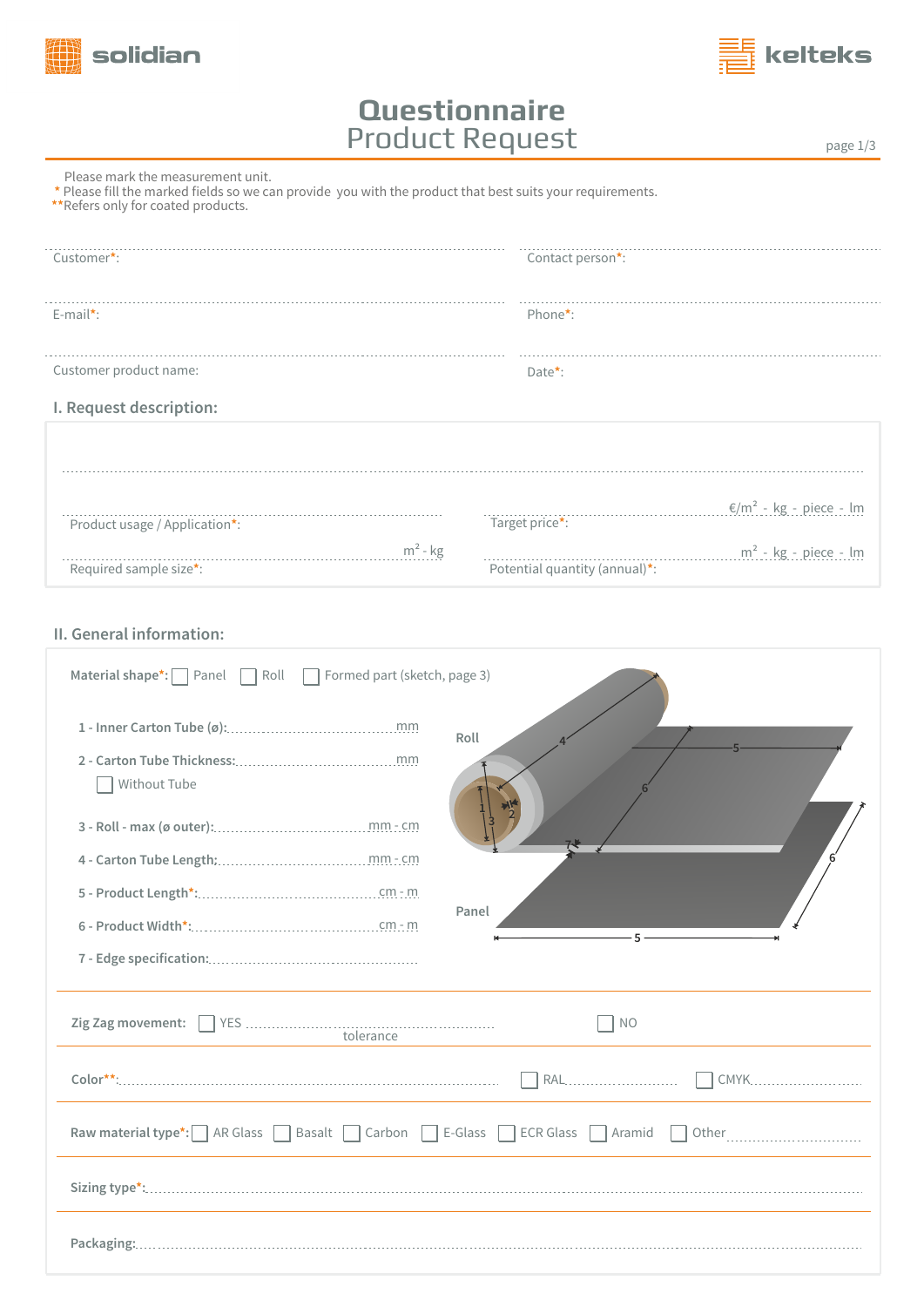## **III. Product Construction**

| Fabric type*:<br>  Mesh           | Combimat<br>Fabric      | Needled                      | Stiched    | Warp knitted                                                                     |                              | Other         |
|-----------------------------------|-------------------------|------------------------------|------------|----------------------------------------------------------------------------------|------------------------------|---------------|
| Fabric weave:<br>Plain            | Twill<br>Satin          | Leno                         |            |                                                                                  |                              |               |
|                                   |                         |                              |            |                                                                                  |                              | mm            |
|                                   |                         | None                         |            |                                                                                  |                              |               |
| Mesh size*:                       |                         |                              |            |                                                                                  |                              |               |
|                                   | Warp<br>A<br>$b$ B<br>a | $mm \pm$<br>$mm \pm$         |            | B<br>b                                                                           | Weft<br>$mm \pm$<br>$mm \pm$ |               |
| a<br>Α<br>warp                    |                         |                              | Tolerance: | threads/10cm                                                                     | Tolerances:                  | Tolerance:    |
|                                   | warp                    | tex                          |            |                                                                                  | weft                         | tex           |
| Product Weight*:                  |                         | g/m <sup>2</sup><br>$_{\pm}$ | Tolerance: |                                                                                  |                              | $\frac{0}{0}$ |
| Tensile strength:<br>Min.<br>Avg. |                         | mm/min                       |            | 1 thread - N/5cm - kN/m<br>warp / weft<br>1 thread - N/5cm - kN/m<br>warp / weft |                              | Norm<br>Norm  |
| Testing speed:                    |                         | 土                            | Tolerance: |                                                                                  |                              | mm            |
| Thickness:                        |                         | EN 13501-1                   |            |                                                                                  |                              |               |
|                                   |                         |                              |            |                                                                                  |                              |               |